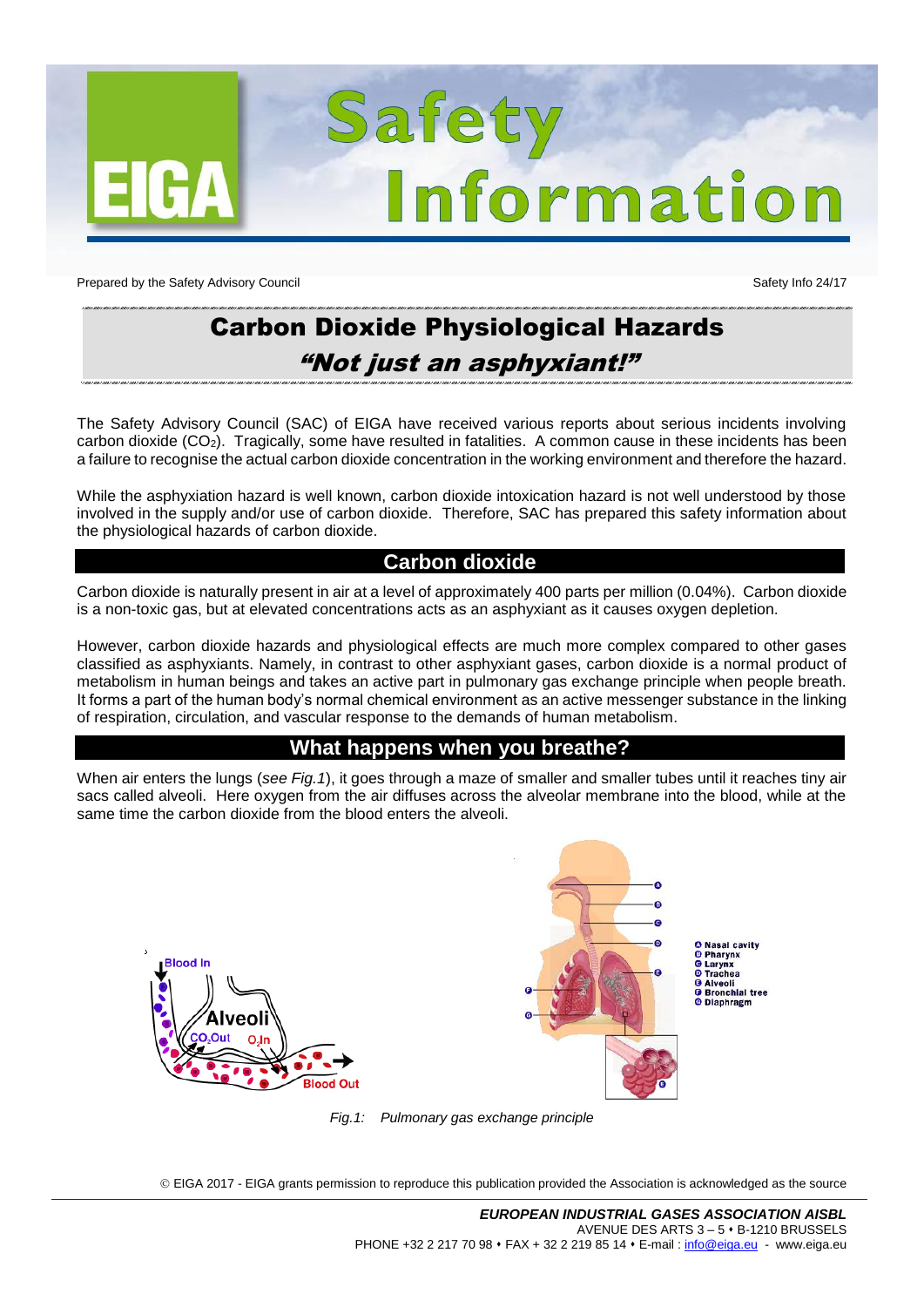The human respiratory control system controls the gas pulmonary exchange and maintains the correct level of carbon dioxide in the arterial blood and tissue fluids, consequently maintaining the acidity of the tissue and cellular fluids at the level for essential metabolic reactions and membrane functions.

Changes in the normal carbon dioxide concentration in the blood and tissue fluids can be damaging for human beings. Elevated concentration of carbon dioxide in the ambient air will trigger such changes.

# **Hazard of carbon dioxide intoxication**

Inhaled carbon dioxide produces the same physiological effects as metabolically produced carbon dioxide in human beings.

In normal physiological circumstances, there is a higher concentration of carbon dioxide in the blood than in the lungs, forming a concentration gradient, where blood carbon dioxide diffuses into the lungs and is exhaled later.

Higher concentration of carbon dioxide in the inhaled air will lower the carbon dioxide concentration gradient and compromise the diffusion of carbon dioxide from the blood to the lungs' alveoli. The concentration of the carbon dioxide in the blood will increase. The body will respond by using respiratory and adaptive processes to adjust the change. However, these processes are limited.

As the carbon dioxide concentration in the ambient air we are breathing increases, lower quantities of carbon dioxide leave the blood stream. Consequently, the concentration of carbon dioxide in the blood and tissues increases, the pH of the blood falls, to which the human body is extremely sensitive. Elevated blood and tissue levels of carbon dioxide are termed hypercapnia or hypercabia.

Additionally, carbon dioxide concentration raises in the lungs and the space for fresh air / oxygen in the lungs decreases. Without oxygen, we cannot live.

This effect is called intoxication. Carbon dioxide intoxication is entirely independent of the effects of oxygen deficiency (i.e. asphyxiation), therefore the oxygen content in the air is not an effective indication of the danger of intoxication.

For example, as a result of a carbon dioxide release in the air, it is possible to have a slightly lower oxygen concentration of 19%, which on its own is not harmful, but an increased carbon dioxide concentration of 10%, which presents a very dangerous situation (see below).

Individual tolerances can vary widely, depending on the physical condition of the person and the temperature and humidity of the air, but as a general guide, the effects of inhaling varying concentration of carbon dioxide are likely to be as follows:

| Volume carbon<br>dioxide in air | <b>Likely effects</b>                                                                                                                                                                                                     |
|---------------------------------|---------------------------------------------------------------------------------------------------------------------------------------------------------------------------------------------------------------------------|
| $1 - 1.5\%$                     | Slight effect on chemical metabolism after exposures of several hours                                                                                                                                                     |
| 3%                              | The gas is weakly narcotic at this level, giving rise to deeper breathing, reduced<br>hearing ability, coupled with headache, an increase in blood pressure and pulse rate.                                               |
| $4 - 5\%$                       | Stimulation of the respiratory centre occurs resulting in deeper and more rapid<br>breathing. Signs of intoxication will become more evident after 30 minutes exposure.                                                   |
| $5 - 10 \%$                     | Breathing becomes more laborious with headache and loss of judgement.                                                                                                                                                     |
| $10 - 100 %$                    | When the carbon dioxide concentration increases above 10%, unconsciousness will<br>occur in under one minute and unless prompt action is taken, further exposure to<br>these high levels will eventually result in death. |

## **Carbon dioxide - physiological effects**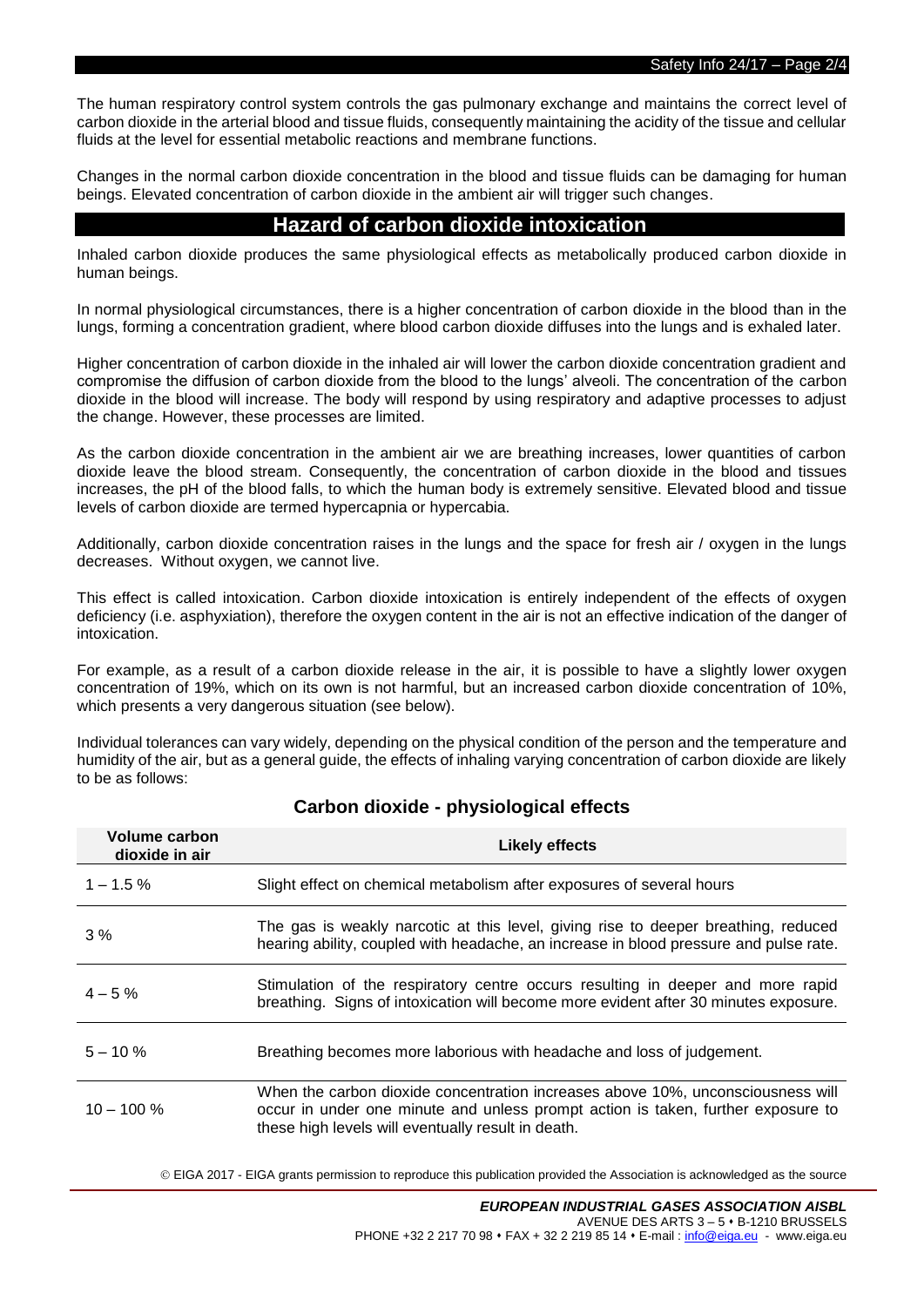# **Avoid fatal mistakes when analysing the ambient air**

Due to the health risks associated with carbon dioxide the average exposure of a healthy employee during an eight-hour working shift should not exceed 0.5 % (5,000 ppm).

A common mistake is to only measure the oxygen concentration instead of carbon dioxide. The consequence of this is shown in the following example:

#### *Scenario:*

Following a release of carbon dioxide into the air in a factory the oxygen concentration was measured on oxygen monitors as falling from the normal 21% to 19%.

#### *What does this mean?*

Based on the composition of air (21% oxygen and 79 % nitrogen; ratio of 1:3.76) the 2% reduction in oxygen corresponds to a total amount of 9.5% air (2% oxygen and 7.5% nitrogen) which has been replaced by the carbon dioxide that was released.

Therefore, a reduction of "only" 2% oxygen results in a concentration of 9.5% carbon dioxide and according to the table above, this represents a significant hazard of intoxication to any people in the area.

# **Are your workplaces safe?**

The beneficial applications of carbon dioxide in industry are varied, including:

- o Food industry (packaging) only the section of Fire extinguisher<br>
section of the Severage industry (carbonation) on the Severage industry (carbonation)
- $\circ$  Beverage industry (carbonation)  $\circ$
- o Agricultural and biological applications **o** Lasers o Cafeine removal **b c** Cafeine removal
- o **Caffeine removal**<br>
o Wine making o O
- 
- o Pharmaceutical or chemical processing only only on  $\circ$
- o Polymers and plastics o Pest control
- o Pneumatic systems o Waste water treatment
- o Blasting (Cleaning) o Food freezing
- 
- 
- 
- 
- 
- $\circ$  Dry ice (applications)<br> $\circ$  Oil recovery
- 
- 
- 

Carbon dioxide can be used safely provided sensible precautions are in place.

SAC therefore recommend that the risk of intoxication is considered for each workplace or application where carbon dioxide is used and that companies:

- $\circ$  Provide employees with information on the intoxication hazards of carbon dioxide, including the safety data sheet;
- o Carry out a detailed job hazard analysis where carbon dioxide is used;
- o Train and educate employees on the specific hazards of intoxication and preventive measures.

When, as a result of the job hazard analysis, a risk of intoxication is considered possible, one or more of the following measures should be implemented:

- o Ensure effective ventilation, especially in lower levels of the room;
- $\circ$  Install a carbon dioxide monitor and alarm system, ensure people are trained in the response required to any alarm. Location of the monitors must be evaluated based on the job hazard analysis;
- $\circ$  Carry out regular maintenance and calibration of the carbon dioxide monitor and alarm system, as well as of any mechanical ventilation systems;
- $\circ$  Ensure that if the carbon dioxide monitor and alarm system is operating at sub-zero temperatures, it is designed for operating in those conditions and for the application or process;

and

## **… Always remember: Carbon Dioxide is "***not just an asphyxiant!"*